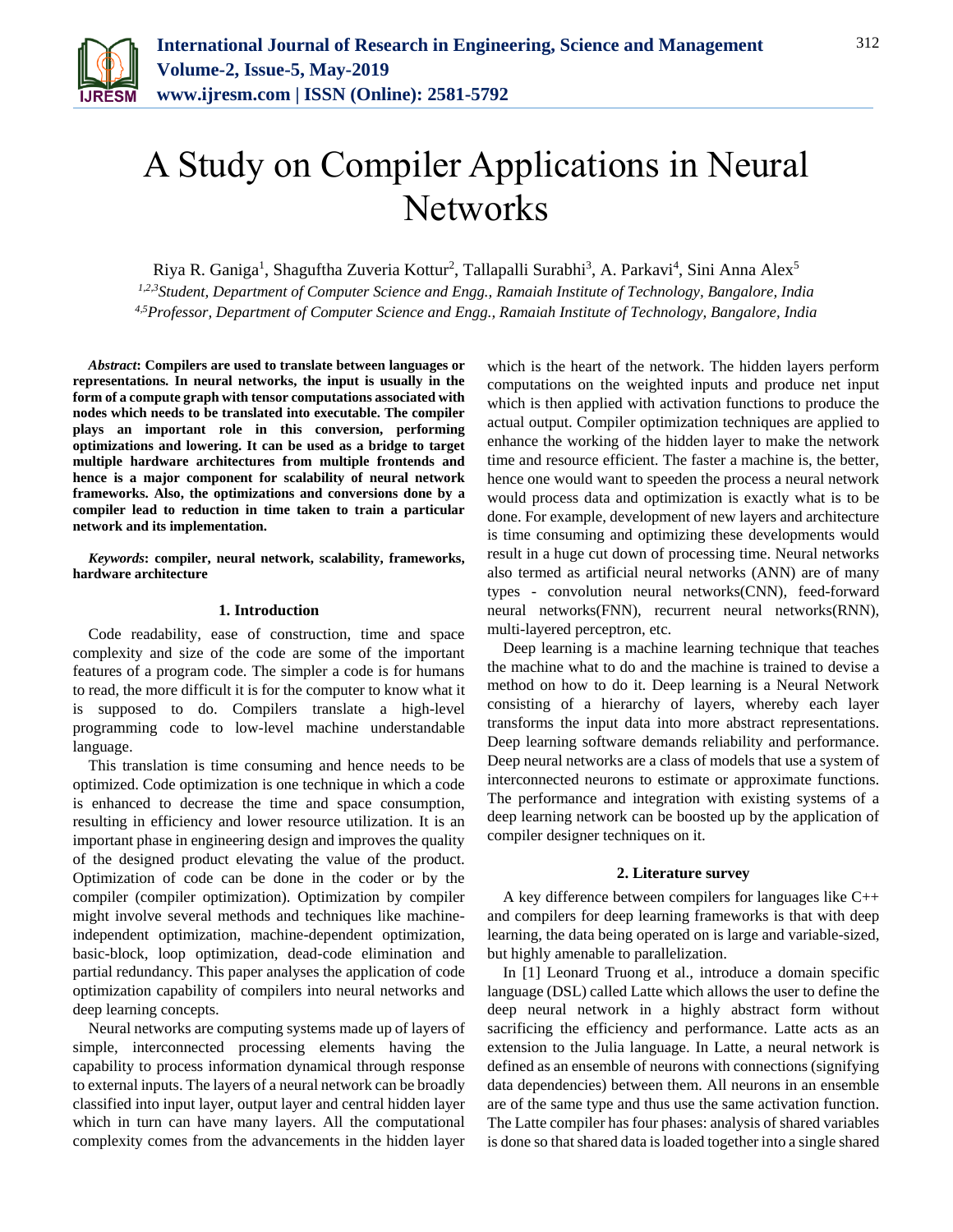

buffer for inputs which reduces memory consumption, synthesis which has three parts, dataflow, compute and distributed memory communications, optimizations are done in two phases, intra layer optimizations include library kernel pattern matching and loop tiling, and cross layer fusion after which parallelization is performed using Parallel Accelerator.jl package and the last phase of the compiler is code generation. The runtime using uses a two level hierarchical design for training to employ data parallelism called intra node level data parallelism and cluster level data parallelism. Single node evaluation and cluster evaluation was performed to demonstrate Latte's ability to outperform standard approaches in microbenchmarks as well as on popular neural network models which can be majorly be attributed to parallelism and cross layer optimizations.

Deep learning virtual machine (DLVM) [2] is a compiler infrastructure which aims to simplify development of neural network DSLs. The basic procedure is to convert the DSL into the DLVM IR and then pass it to the DLVM which uses a mature compiler infrastructure (currently LLVM) for code generation. The DLVM IR has a virtual instruction set, control flow graph and data flow representation. The virtual instruction set includes domain specific primitive math operations and general purpose instructions. A multi stage compiler optimization strategy is employed which addressee's algorithmic differentiation, domain and general purpose optimizations and static code generation in order to target a variety of computer architectures. The reason for converting DLVM IR to LLVM IR is that being a mature compiler infrastructure, it can support multiple backends. DLVM also provides a command line interface as any industry standard compiler.

Field programmable gate arrays (FPGA) are integrated circuits which are customizable by the consumers and hence can be used to implement convolutional neural networks. Customizing FPGA design for a specific application is time consuming.

[3] presents a software programmable hardware overlay called Deep Learning Accelerator(DLA). Their design uses lightweight very long instruction word(VLIW) instructions to reprogram the overlay to support various CNN models. The VLIW network consists of kernels connected to a ring network via which the instructions are distributed to them by the VLIW reader that continuously fetches instructions from external memory. The graph compiler used first slices the neural network graph into subgraphs (list of functions that do not require writing to the buffer except at the end) which is enhanced by slicing multiple sequential slices together to reduce number of external memory spill points. The stream buffer is used as a double buffer in order to reduce fragmentation and allocation pass is done to calculate the read and write addresses for each slice. Next subgraph scheduling is done using priority queue approach where cost of execution of a node is the ratio of its output size to effective input size.

A library based CNN RTL compiler is used in [4] to reduce the effort required to design a custom FPGA. the input to the compiler are the dimensions and connections of CNN layers and pertained weights which are then transformed into a layer by layer schedule. The schedule also determines the read and write orders of kernel weights stored in memory which are then sorted to control access of external memory. The RTL library consists of modules designed for different types of layers which can be configured with CNN parameters. These modules are hand coded Verilog templates built on optimized CNN acceleration strategy. Thus, the layer by layer execution, hardware computing architecture and memory transactions can be customized for different CNN algorithms.

Due to the emergence of many novel topologies, frameworks require a lot of changes to be compatible with the new backends. [5] introduces the open source nGraph library which acts as a middle layer between the frameworks and backends. The nGraph IR is a DAG with each node capable of having multiple inputs and outputs. these nodes operate on tensors and can have additional attributes which can alter their behaviour. It includes framework bridges which convert the graph used by the specific frameworks into the nGraph IR which is then transformed into code which can be run on a specific backend using the corresponding transformer.

Another compiler technique which performs a similar functionality of targeting various back ends from various frontends is Glow (Graph-lowering) [6]. The aim is to encourage research on efficient hardware accelerators and using Glow for automation of compilation tasks. Glow uses multiple IRs for graph lowering. The high level IR is optimized using domain independent optimizations, then differentiated and lowered to allow additional optimizations. IRGen then converts it into instructions on which low level IR optimizations are performed using LLVM, utilizing its existing capability to target various hardware architectures, similar to [2]. To decrease memory usage, Glow performs quantization by using tensors like Int8. Also, profile guided quantizations are applied in two phases: first is attaching special profiling nodes to record activation ranges in the network, optimize the network and then run interference, second is to obtain quantized form by recompiling the network which allows static optimizations.

All of these different frameworks are primarily based on compilers which can provide the abstraction required for different languages and the compatibility to specific hardware. Compiler optimization is altering features of executable code while considering the output of the compiler. Ballal et at in [7] discuss a genetic algorithm approach to determine the combination of compiler(GNU) flags, to control optimization, which could be used to increase time efficiency of the executable. The compiler flags are considered as genes and a combination of these is a chromosome. An inverse function of sum of execution time and compilation time is taken as the fitness function and is different for every chromosome. Selection, crossover and mutation over generations on this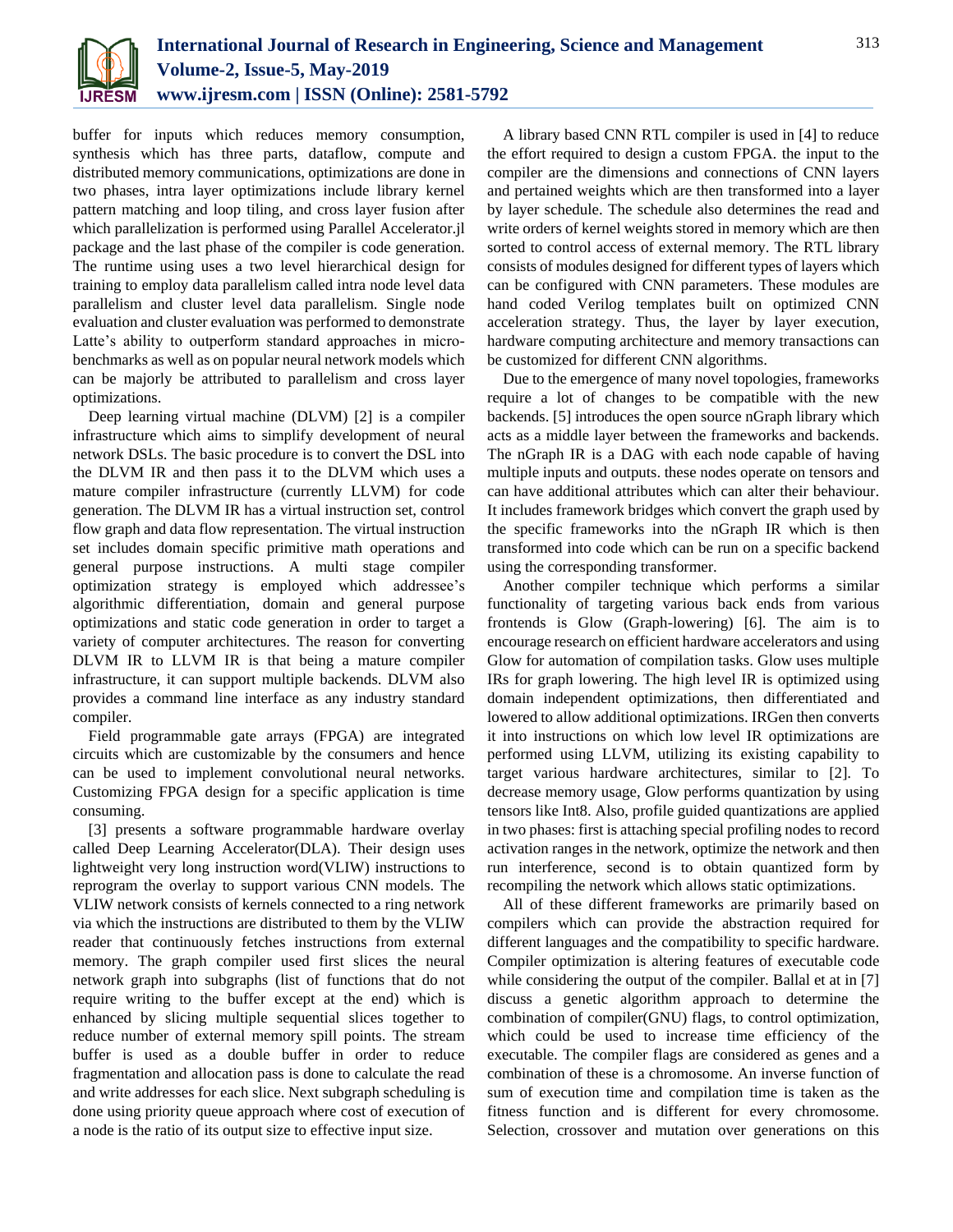

initial population of chromosomes would result in a set of flags that are optimum in terms of time. At each generation, the chromosomes corresponding to a maximum fitness are selected for cross-over for the next generation. The procedure repeats until the best set of genes i.e., an nearly optimal set of flags that boost the time efficiency of compilation is achieved. This approach of genetic algorithm turns out to be helpful in case of a large solution space. Also, the larger the gene pool, higher are the chances of achieving the optimal/idle fitness for the program.

James et al in [8] describes Theano, a mathematical expression in Python which combines NumPy syntax with the speed of an optimized machine language. In the first phase, Theano optimizes the choice of expressions which is then translated to C++ (or CUDA for GPU), later it compiles them into dynamically loaded Python modules. It is applied to multilayer perceptron (MLP) and a convolutional network. Compilation function of Theano involves several stages like canonicalization, stabilization, specialization, optional GPU transfer and code generation. It was found to be 1.6x to 7.5x faster than C/C++, NumPy/SciPy and MATLAB when compiled for the CPU and 6.5x to 44x faster when compiled for the GPU when implemented to machine learning algorithms. Though it is much faster it is not optimal. It can handle graphs with only thousand nodes and does not cover all functionalities of NumPy and few features of SciPy. [9] shows how theano can be used by taking the example of logistic regression and describes the content and scope of the deep Learning Tutorials, showing how Theano can be used for deep learning by making them fast, elegant and compact.

Rudy et al in [10] have formulated a framework which considers only the correctness of targeted input distributions and adapts programs to increase its efficiency. The model being specified includes a controller and a machine. The controller takes charge of what should be executed and machine follows the commands of the controller. The models aims at finding the best set of weights in order to perform a correct input to output mapping. Metrics considered are correctness, halting, confidence and efficiency. The model uses addition of softmax layer for reformulation of a constrained problem to an unconstrained one. The input program is being converted to an intermediate representation and then to a weight matrix which is used to do the mapping. The model turned out to be good in finding efficient solutions for simple programs, but found only close to optimal solutions for complex programs. The model also carries forward the drawbacks of gradient descent method (which it uses for optimisation) i.e., it performs only local transformations.

While handling advanced software and hardware an automatic and accurate optimization heuristics are highly required. These heuristics can be learnt by the model by machine learning technique by training it with the help of features/parameters that are hard coded by experts by their knowledge, trial and error methods. Thus the accuracy of the model depends on the features that are chosen for optimisation. In [11] the authors proposed an advanced method for formulating the optimised heuristics over raw data, without using features. Neural networks are used for analysis the code and to find the optimal heuristics where there is no human intervention. During compilation/execution of code, decisions are made based on hand coded heuristics thus the performance and accuracy of the output depends on the heuristic that are hard coded.

Deep tune is an end to end machine learning approach for optimising the heuristics with deep neural networks. It has following phases,

*Source Rewriter:* Source normalizing transformations are applied on the raw code to generate a consistent code structure.

*Sequence Encoder:* Source code is encoded with integers which is an index of predetermined hybrid vocabulary (character and token)

*Embedding:* From sequence encoding the relation between tokens cannot be interpreted so we translate the semantically related tokens into a lower dimensional vector space.

*Sequence Characterization:* This phase is equivalent to manual feature extraction. Long Short Term Memory (LSTM) is a two-layer network, inputs the embedded vectors and outputs a single output vector characterizing the given sequence.

*Heuristic model:* The former layer has 32 neurons and the latter one has a single neuron for each heuristic decision. Finally, whichever neuron has the more activation is considered to the optimal heuristic.

## **3. Conclusion**

Deep learning implementations require a high level of abstraction to separate developers from low level design. This abstraction is provided by highly efficient compilers which either work with specific DSLs or can be customized for any DSL. Since the structure of neural networks can be represented by graphs, compilers need to translate these graphs representing tensor computations into executable which is usually done by generating multiple IR, where on each IR optimizations and lowering can be done. This paper explored various ways in which compilers are used in the deep learning community from implementing specific DSLs to use in frameworks to simplifying the implementation by mapping onto FPGA. For the former it resolves scalability issues by acting as an intermediate between frontends and backends and for the latter, it aids in faster training and implementation of neural networks to make use of the efficiency and reprogrammability of field programmable gate arrays. Certain compiler optimizations and neural network frameworks were also reviewed to understand the current approaches used.

## **References**

[1] Truong, L., Barik, R., Totoni, E., Liu, H., Markley, C., Fox, A. and Shpeisman, T., 2016. Latte: a language, compiler, and runtime for elegant